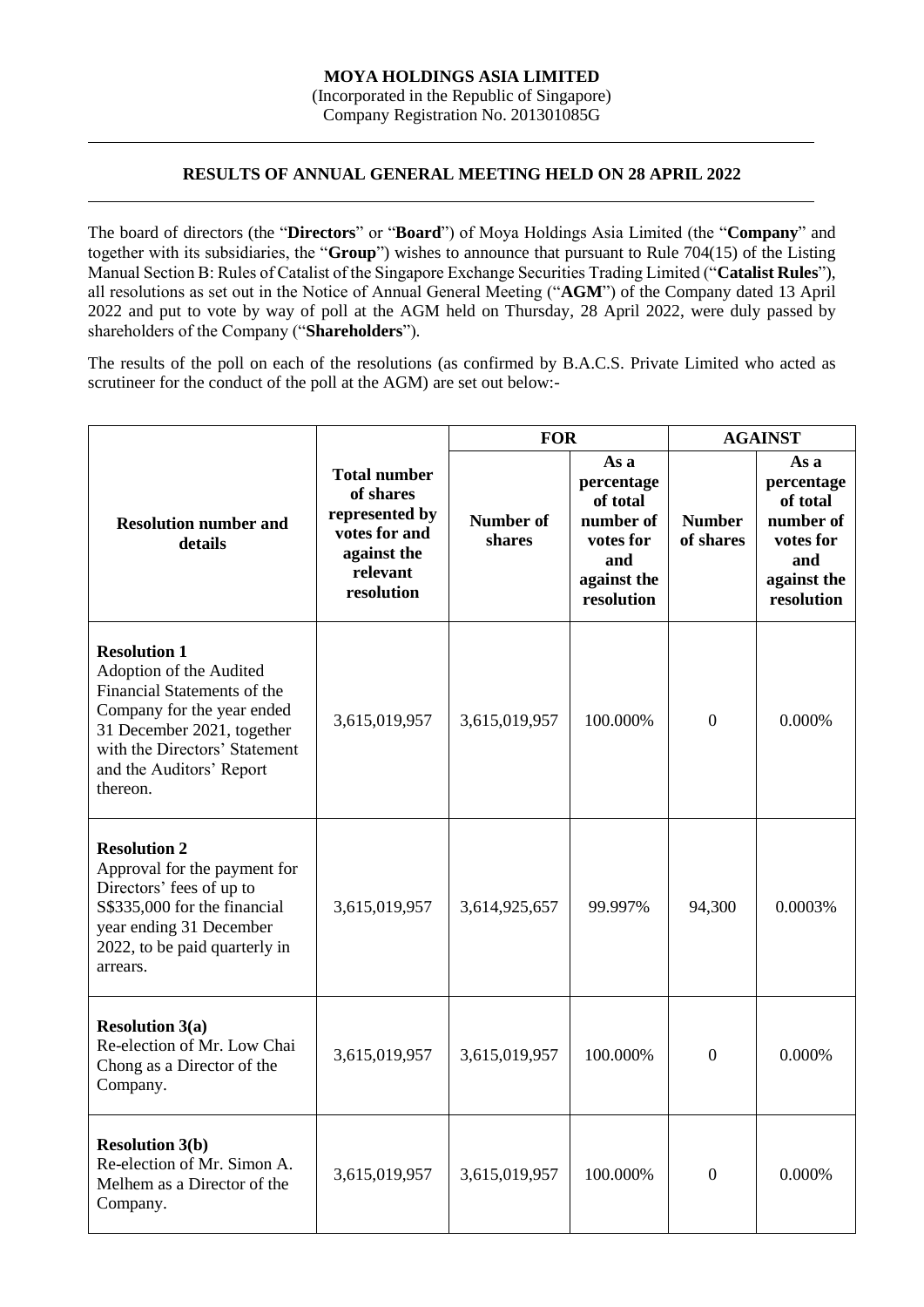|                                                                                                                                                                                          |                                                                                                              | <b>FOR</b>          |                                                                                              | <b>AGAINST</b>             |                                                                                              |
|------------------------------------------------------------------------------------------------------------------------------------------------------------------------------------------|--------------------------------------------------------------------------------------------------------------|---------------------|----------------------------------------------------------------------------------------------|----------------------------|----------------------------------------------------------------------------------------------|
| <b>Resolution number and</b><br>details                                                                                                                                                  | <b>Total number</b><br>of shares<br>represented by<br>votes for and<br>against the<br>relevant<br>resolution | Number of<br>shares | As a<br>percentage<br>of total<br>number of<br>votes for<br>and<br>against the<br>resolution | <b>Number</b><br>of shares | As a<br>percentage<br>of total<br>number of<br>votes for<br>and<br>against the<br>resolution |
| <b>Resolution 4</b><br>Re-appointment of Foo Kon<br>Tan LLP as the Auditors of<br>the Company and to authorise<br>the Directors of the Company<br>to fix their remuneration.             | 3,615,019,957                                                                                                | 3,615,019,957       | 100.000%                                                                                     | $\overline{0}$             | 0.000%                                                                                       |
| <b>Resolution 5</b><br>Authority to allot and issue<br>shares in the capital of the<br>Company.                                                                                          | 3,615,019,957                                                                                                | 3,615,019,957       | 100.000%                                                                                     | $\boldsymbol{0}$           | 0.000%                                                                                       |
| <b>Resolution 6</b><br>Authority to offer and grant<br>share options and to allot and<br>issue shares under the Moya<br>Holdings Asia Limited<br><b>Employee Share Option</b><br>Scheme. | 3,615,019,957                                                                                                | 3,615,019,957       | 100.000%                                                                                     | $\overline{0}$             | 0.000%                                                                                       |

## **Abstention from voting on any resolution(s)**

No Shareholder was required to abstain from voting on any of the resolutions put to vote by way of poll at the AGM.

## **Statement pursuant to Rule 704(7) of the Catalist Rules**

Mr. Low Chai Chong was re-elected as a Director of the Company at the AGM pursuant to Regulation 111 of the Constitution of the Company. He will remain as the Non-Executive and Lead Independent Director of the Company, the Chairman of the Audit Committee and a member of the Nominating Committee and the Remuneration Committee. Mr. Low Chai Chong is considered to be independent by the Board for the purpose of Rule 704(7) of the Catalist Rules.

Mr. Simon A. Melhem was re-elected as a Director at the AGM pursuant to Regulation 111 of the Constitution of the Company. He will remain as the Non-Executive and Non-Independent Director of the Company, and a member of the Audit Committee and the Remuneration Committee. Mr. Simon A. Melhem is considered to be non-independent by the Board for the purpose of Rule 704(7) of the Catalist Rules, taking into account Rule 406(3)(d)(i) of the Catalist Rules.